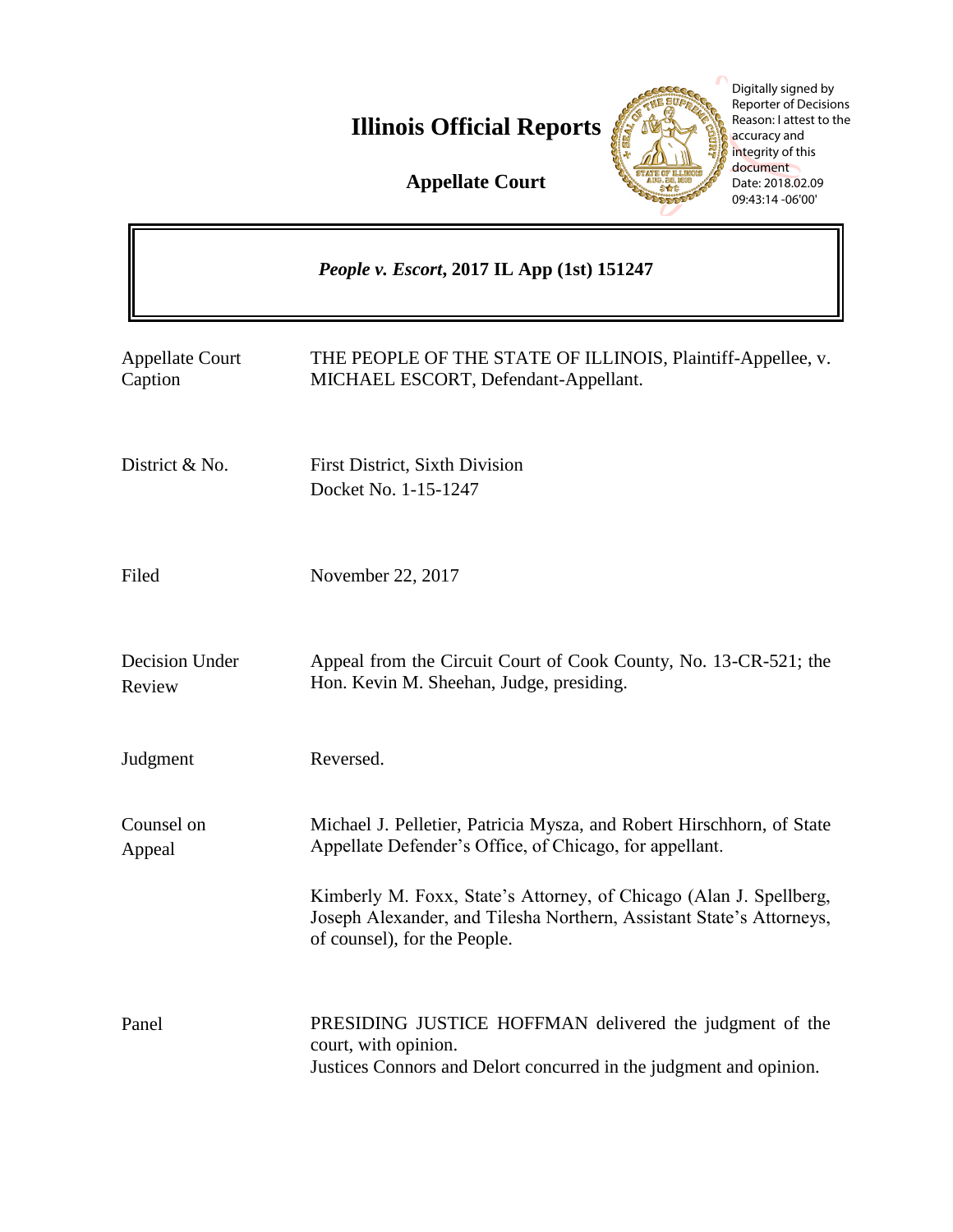## **OPINION**

¶ 1 The defendant, Michael Escort, was convicted of murder and sentenced to 60 years' imprisonment. He now appeals, arguing, *inter alia*, that he was not proven guilty beyond a reasonable doubt. For the reasons that follow, we reverse the defendant's conviction and sentence.

¶ 2 The following facts are taken from the evidence introduced by the State at the defendant's trial. On October 3, 1989, Mary Smith (hereinafter also referred to as the victim) was found dead in the courtyard of an abandoned warehouse located at 5801 South Lowe Avenue in Chicago. When found, she was naked, and articles of her clothing were found on the roof of the building. Mary Smith's death was treated as a homicide, but the initial investigation failed to result in any arrest.

¶ 3 In July 2011, the Chicago police department submitted swabs taken from the victim's body and articles of her clothing to Cellmark Forensics in Dallas, Texas, for biology and DNA testing and the development of DNA profiles suitable for comparison with known DNA profiles of individuals in a national database. Cellmark Forensics received two vaginal swab sticks, two rectal swab sticks, and two oral swab sticks. The cotton parts of those swabs had been separated and were also received by Cellmark Forensics. The swab sticks and actual cotton swabs were tested for sperm cells. Sperm cells were detected on the vaginal and rectal swab sticks as well as on both the vaginal and rectal cotton swabs, but not on the oral swab sticks. The testing revealed many sperm cells on the swabs taken from the victim's vagina, which, according to the testimony of a forensic casework supervisor employed by Cellmark Forensics, was indicative of a recent encounter. Fewer sperm cells were detected on the swabs taken from the victim's rectum. DNA analysis was performed on the swab sticks and the cotton swabs. The material was divided into two samples: sperm and non-sperm. The analysis conducted on the non-sperm fraction of the material on the vaginal swab sticks revealed a partial predominant DNA profile for a male identified as "unknown male number 1." The analysis of the sperm fraction of the material from the vaginal swab sticks also revealed a partial predominant DNA profile for a male identified as unknown male number 1. No other profiles suitable for comparison were detected from the vaginal swab sticks. The analysis of the non-sperm fraction of the material from the vaginal swabs revealed a partial DNA profile consistent with the victim's profile. Analysis of the sperm fraction of the material from the vaginal swab revealed a complete DNA profile for unknown male number 1. The rectal swab sticks and the rectal swabs were combined into one sample for DNA analysis. The analysis of the non-sperm fraction produced a DNA profile consistent with the victim's profile, but no DNA profile was obtained from the sperm fraction. Semen was found in the crotch area of pants that were recovered from the roof of the warehouse. Analysis of both the sperm fraction and the non-sperm fraction from the semen stain produced DNA profiles consistent with a male identified as "unknown male number 2," but inconsistent with that of unknown male number 1. Analysis was also done on the semen stains on the victim's panty hose. Examination of the non-sperm fraction of the semen on the crotch area of the victim's panty hose revealed that it was from two people, including at least one unknown male. However, no conclusion could be drawn from that analysis as to whether either unknown male number 1 or unknown male number 2 was a contributor. Analysis of the sperm fraction revealed that three individuals were the source. However, again no conclusion could be drawn from that analysis as to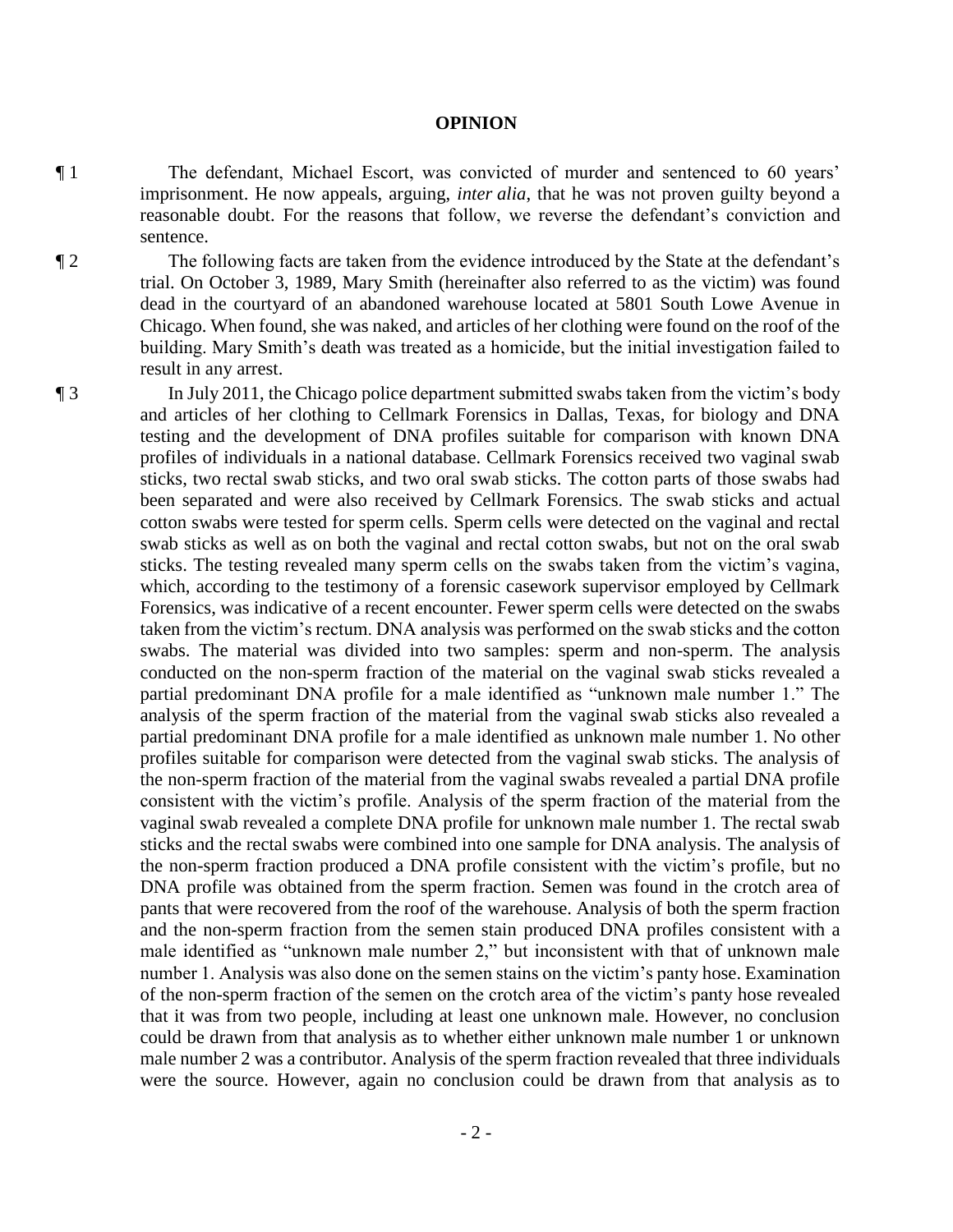whether either unknown male number 1 or unknown male number 2 was a contributor. The results of the testing conducted by Cellmark Forensics were reported to the Chicago police department and also furnished to the Illinois State Police crime laboratory.

¶ 4 The Illinois State Police conducted a comparison of the unknown male DNA profiles that were developed by Cellmark Forensics with known profiles in a national database. The comparison revealed an association between the DNA profile of unknown male number 1, developed from the analysis of the victim's vaginal swabs, and the defendant's known profile.

¶ 5 After being informed of the association between the defendant's known DNA profile and the DNA profile for the unknown male number 1, Chicago police detectives located the defendant and, with his agreement, took DNA swabs from his cheeks and lower lip. Those swabs were sent to the Illinois State Police crime laboratory for analysis and comparison with the DNA profiles developed from the swabs from the victim's body. The comparison revealed that the DNA profile identified from the sperm fraction of the victim's vaginal swab matched the defendant's DNA profile. The comparison also revealed that the defendant was a contributor to both the sperm fraction and the non-sperm fraction of the samples from the vaginal swabs and the vaginal swab sticks. The defendant's DNA profile was not found in the sample from the semen stain on the victim's pants. The comparison of the defendant's DNA profile with the non-sperm fraction of the sample from the victim's panty hose yielded insufficient information to either include or exclude the defendant as a contributor. The defendant's DNA was not found on the sperm fraction of the sample from the panty hose, and he could, therefore, be excluded as a contributor.

¶ 6 On December 6, 2012, the defendant was arrested, and on January 3, 2013, he was charged by indictment with four counts of murder arising from the death of Mary Smith. One of the four counts was based upon felony murder for which the predicate felony was criminal sexual assault. The defendant elected to be tried by a jury.

¶ 7 Prior to trial, the State filed a motion seeking leave of court to introduce proof that the defendant had two prior convictions for aggravated criminal sexual assault. In support of its motion, the State invoked section 115-7.3 of the Code of Criminal Procedure of 1963 (725 ILCS 5/115-7.3 (West 2012)). The trial court granted the motion, finding that the probative value of the propensity evidence outweighed its prejudicial impact. However, at trial, the State elected to introduce evidence of only one of the defendant's prior convictions; namely, the 1991 aggravated criminal sexual assault on T.P., the 13-year-old daughter of the defendant's then-girlfriend.

¶ 8 The defendant's trial commenced on December 1, 2014. Harold Smith, the victim's brother, testified that the victim was addicted to drugs and had been working as a prostitute. On the evening of October 2, 1989, he and the victim went to a "drug house" where they used crack cocaine. According to Harold, he sent the victim to buy additional drugs. When she did not return, he went looking for her. Harold testified that he saw the victim from a distance; she waved and said that she would be back. He stated that this was the last time that he saw the victim alive.

¶ 9 The State called the following individuals as witnesses: Officer Carl Brasic, a forensic investigator; Detective Denise Trouche, a serologist; Robert Berk, a trace evidence analyst employed by the Illinois State Police; Kelli Byrd, a forensic casework supervisor employed by Cellmark Forensics; Officer Edward Carroll from the cold case unit of the Chicago police department; and Ryan Paulsen, a forensic scientist employed by the Illinois State Police. These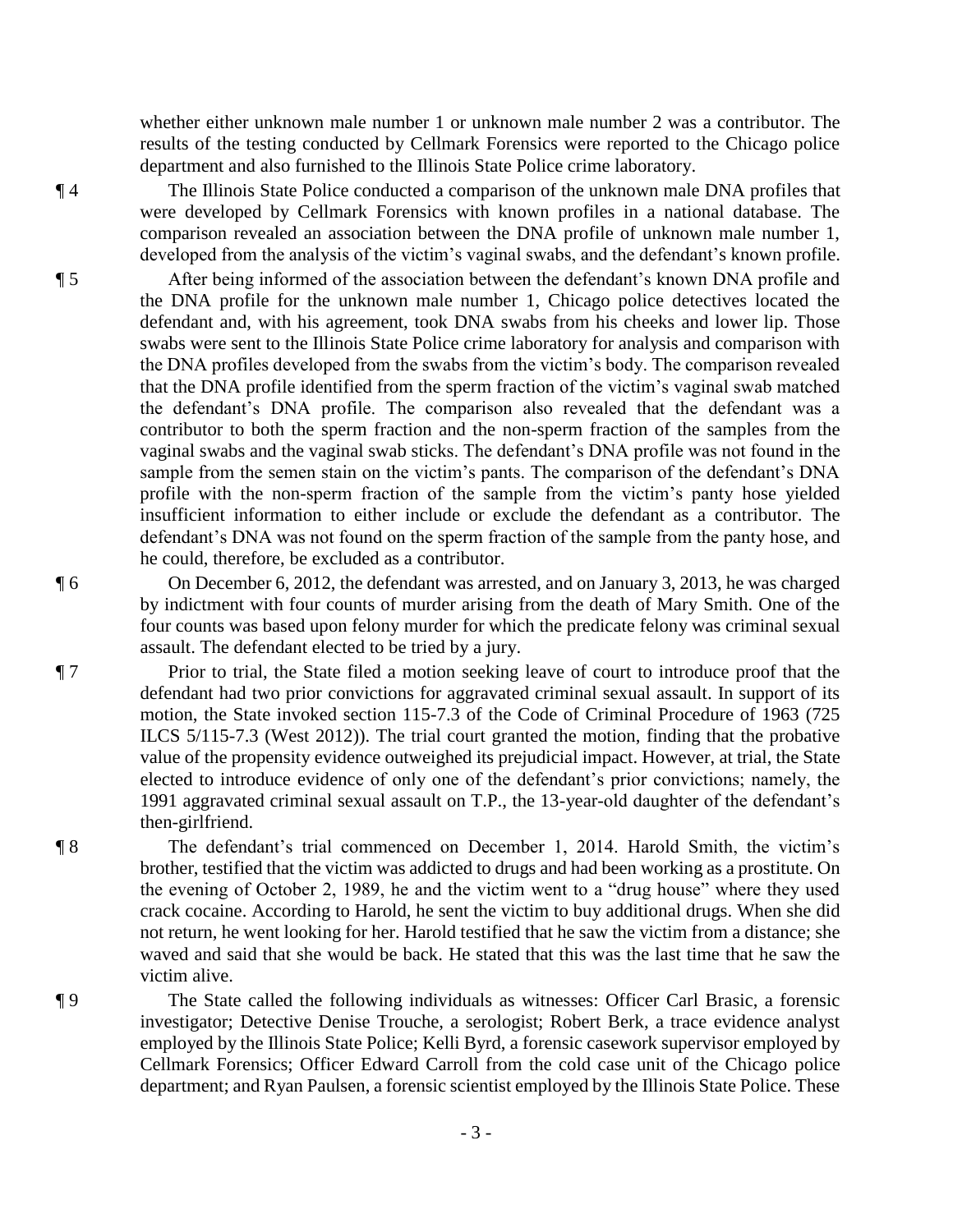individuals testified to the gathering of evidence at the location where the victim was found, the fact that swabs were taken from the victim's body, the submission of those swabs and articles of the victim's clothing for analysis, the results of that analysis, the association found between the DNA profile developed from material from the vaginal swabs and vaginal swab sticks and the defendant's known profile, the collection of comparison swabs from the defendant's cheeks and lower lip, and the comparison of the DNA profile developed from the swabs taken from the defendant with the DNA profiles developed from the victim's vaginal swabs and vaginal swab sticks.

- ¶ 10 The State also called Dr. Steven Cina, a forensic pathologist with the Cook County medical examiner's office, as a witness to testify to the findings of the autopsy, which was performed on the victim's body on October 3, 1989. Dr. Cina testified that the condition of the victim's body when initially examined indicated that she had not been dead very long as there was no evidence of rigor mortis, livor mortis, or stiffening of any of her muscles or joints. According to Dr. Cina, the victim had only been dead for several hours. He stated that the autopsy revealed that the victim sustained multiple injuries to her head and neck. Hemorrhaging beneath her scalp was noted, indicating blunt force trauma to the head. Also noted were extensive fractures to the bony plate above the victim's left eye socket. Dr. Cina was of the opinion that the extensive abrasions on the right side of the victim's head were caused by a rough heavy object. The injuries to the victim's neck consisted of abrasions and bruising to the lateral structures, which were associated with internal injuries. Dr. Cina testified that the victim suffered a fracture of the laryngeal cartilage and a fracture of the hyoid bone; injuries typically associated with strangulation. There were minor injuries to the victim's chest, and on her back were large abrasions, which were compatible with her body having been dragged over a rough surface. Dr. Cina testified that no injuries were found on the victim's vagina or anus. He was of the opinion that the victim died of strangulation and that the blunt force injuries to her head were a contributing cause.
- 

¶ 11 As its final witness, the State called T.P. She testified to the facts surrounding the defendant's sexual assault upon her in 1991. She stated that, in the course of the attack, the defendant choked her.

¶ 12 Following T.P.'s testimony, the State rested. Thereafter, the defendant moved for a directed verdict of not guilty, arguing that the State's evidence proved only that he had sexual relations with the victim but not that he had murdered her. The trial court denied the defendant's motion, and the defendant then rested without introducing any evidence.

- ¶ 13 Following their deliberations, the jury found the defendant guilty of murder. The trial court denied the defendant's posttrial motion and subsequently sentenced him to 60 years' imprisonment. Following the denial of the defendant's motion for reconsideration of his sentence, he filed the instant appeal.
- ¶ 14 In urging reversal of his conviction and sentence, the defendant argues, *inter alia*, that the State failed to prove him guilty of Mary Smith's murder beyond a reasonable doubt. According to the defendant, the State proved only that he was one of several men who had sexual relations with the victim prior to her death. In response, the State argues that the circumstantial evidence introduced at trial was sufficient to establish the defendant's guilt beyond a reasonable doubt.
- ¶ 15 When, as in this case, a defendant challenges the sufficiency of the evidence supporting a conviction, we must determine whether, after viewing the evidence in a light most favorable to the prosecution, any rational trier of fact could have found the essential elements of the crime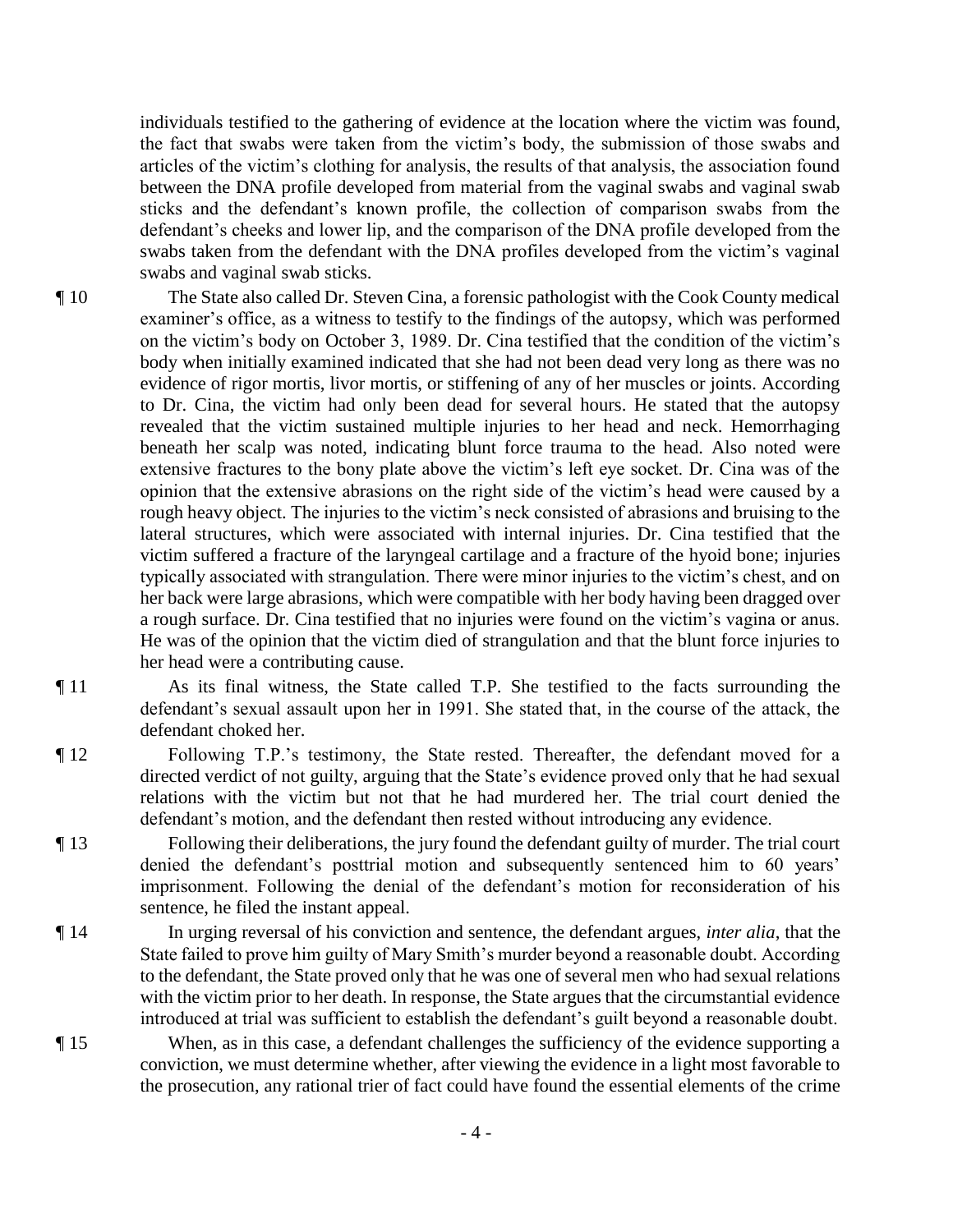charged beyond a reasonable doubt. *Jackson v. Virginia*, 443 U.S. 307, 319 (1979); *People v. Brown*, 2013 IL 114196, ¶ 48. "This standard of review applies in all criminal cases whether the evidence is direct or circumstantial." *People v. Ehlert*, 211 Ill. 2d 192, 202 (2004).

¶ 16 In this case, there is no direct evidence linking the defendant to the death of the victim. Nevertheless, "[c]ircumstantial evidence is sufficient to sustain a criminal conviction, provided that such evidence satisfies proof beyond a reasonable doubt of the elements of the crime charged." *People v. Hall*, 194 Ill. 2d 305, 330 (2000).

¶ 17 As a reviewing court, we will not reverse a criminal conviction "unless the evidence is so improbable, unsatisfactory, or inconclusive that it creates a reasonable doubt of [the] defendant's guilt." *People v. Collins*, 214 Ill. 2d 206, 217 (2005). However, if, after an examination of the evidence, we conclude that the evidence is so unsatisfactory or inconclusive that it creates a reasonable doubt of the defendant's guilt, we must reverse the conviction. *People v. Smith*, 185 Ill. 2d 532, 541-42 (1999).

¶ 18 Proof of any criminal offense requires proof of two concepts: "first, that a crime occurred, \*\*\* and second, that it was committed by the person charged." *Ehlert*, 211 Ill. 2d at 202. In this case, the State clearly proved that Mary Smith was murdered. The issue presented is whether the evidence introduced by the State was sufficient to establish, beyond a reasonable doubt, that the defendant committed the murder.

¶ 19 The State argues that the evidence in this case supports the inference that the defendant was the last person to see the victim alive. In support of its conclusion in this regard, the State notes that (1) the defendant had sexual relations with the victim as evinced by his DNA profile on the sperm and non-sperm samples from victim's vaginal swabs and the swab sticks, (2) the quantity of the defendant's sperm cells on the vaginal swab indicates a recent encounter, and (3) Dr. Cina's opinion that the victim had only been dead for several hours when her body was first examined on the morning of October 3, 1989. Based on these facts, the State also contends that a reasonable trier of fact could infer that the defendant had sexual relations with the victim shortly before her death. The State next asserts that, since the defendant's DNA was not found on the victim's panty hose, the trier of fact could also infer that the victim did not have an opportunity to put her panty hose back on after having sex with the defendant. From these facts, the State concludes that a reasonable trier of fact could find, beyond a reasonable doubt, that the defendant murdered Mary Smith.

¶ 20 We find several flaws with the State's reasoning. First, the fact that Kelli Byrd, the forensic casework supervisor employed by Cellmark Forensics, testified that the "many, many sperm cells" present on the victim's vaginal swab "would indicate a more recent encounter," does not support the conclusion that, because the defendant's DNA profile was found on these sperm cells, he had sexual relations with the victim shortly before her death. In fact, Byrd testified both that semen can remain in a woman for up to 72 hours after sexual intercourse and that there is no way of telling when DNA is deposited on a person. Although the fact that sperm cells containing the defendant's DNA profile were found in a great quantity on the victim's vaginal swab and the vaginal swab sticks may well support a reasonable inference that the defendant had sexual relations with the victim after the other individuals whose DNA was detected on the swabs taken from the victim's body, that fact does not establish a temporal link between the defendant's sexual encounter with the victim and the time of her death. Dr. Cina opined that the victim had only been dead for several hours before her body was first examined, but he rendered no opinion as to the time that elapsed between the victim's last